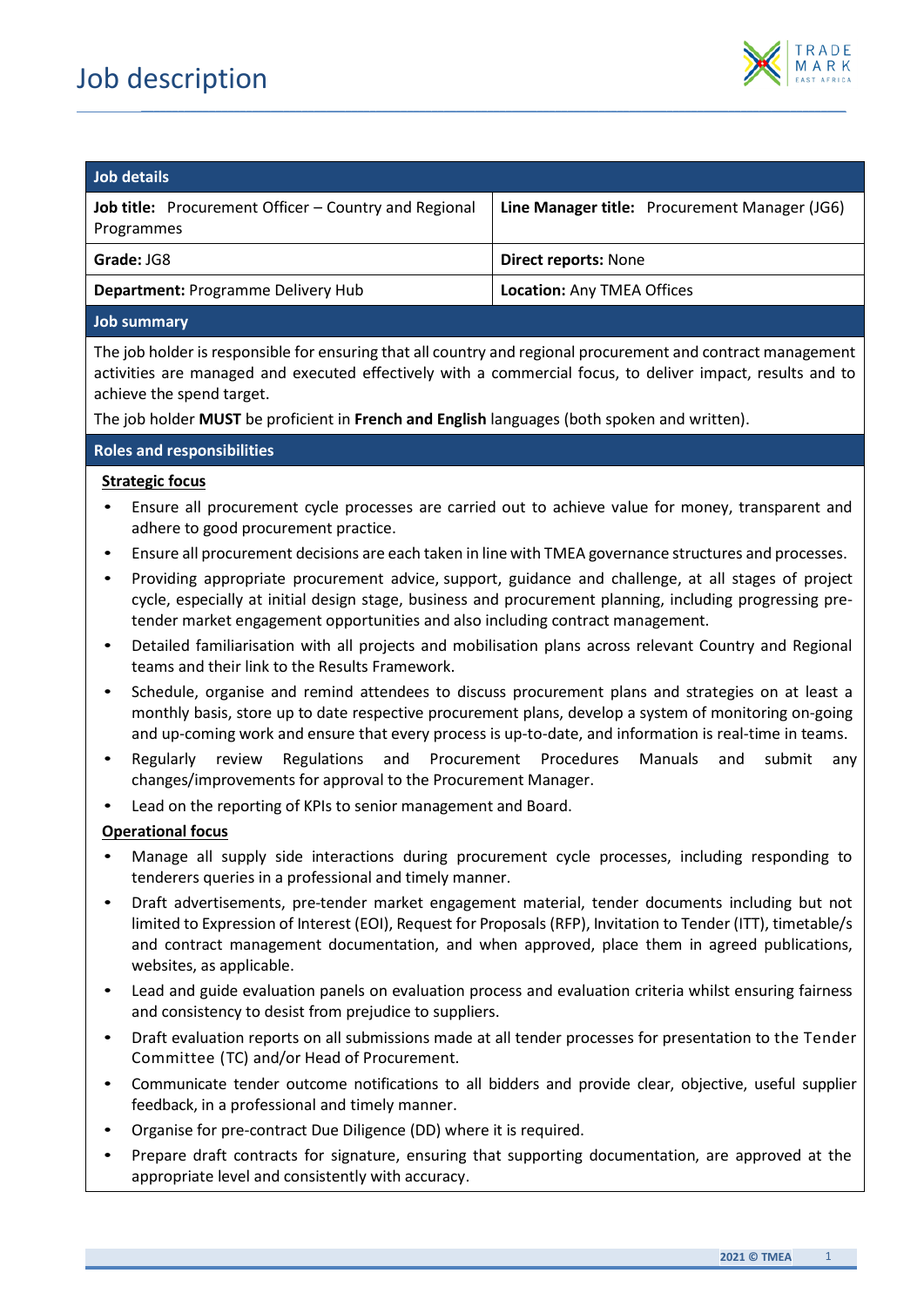

• Monitor issuance of contracts and receipt of signed versions back from consultants whilst ensuring that no consultant/ suppliers are engaged without a fully signed contract.

*\_\_\_\_\_\_\_\_\_\_\_\_\_\_\_\_\_\_\_\_\_\_\_\_\_\_\_\_\_\_\_\_\_\_\_\_\_\_\_\_\_\_\_\_\_\_\_\_\_\_\_\_\_\_\_\_\_\_\_\_\_\_\_\_\_\_\_\_\_\_\_\_\_\_\_\_\_\_\_\_\_\_\_\_\_\_\_\_\_\_\_\_\_\_\_\_\_\_\_\_\_\_\_\_\_\_\_\_\_\_\_\_\_\_*

- Ensure relevant key and supporting documentation relating to contracts is stored electronically and is easily retrieved especially by people outside the procurement team.
- Assist teams in undertaking contract management, including monitoring performance by consultants/
- companies, reviewing receipt of reports and assisting teams in quality control/ assurance.
- Ensure that all contract amendments are drafted on time once sound justification is done and comply with the procurement policy.
- Maintain and continually update relevant registers, for e.g., procurement tracker, procurement plans, adverts, quarterly risk registers etc.
- Lead on gathering the supporting information required to respond to various internal and external audits.
- Assist with training programmes and deliver content as necessary.

# **Stakeholder Management**

- Develop and adopt a customer/programme-centric, problem-solving approach to protect and deliver the Results Framework.
- Develop and maintain strong relationships with all internal and external stakeholders, including TMEA colleagues, partners and donors and meet with them regularly with country and regional colleagues to provide relevant advice and guidance, specific to circumstances.

## **Corporate level responsibilities**

- Apply the highest standards of controls and risk management practices and behaviours and embed a positive risk and control culture.
- Demonstrate prudence, sound judgement and appropriate and timely escalations in management of all types of risk (including fraud risk) applicable to my role.
- Understand and comply with the relevant end-to-end processes including applicable risks and controls.
- Seek to identify, understand, and escalate risk events/incidents/ issues on a timely basis focusing on fixing root-causes and taking ownership of identified mitigating actions.
- Complete all relevant mandatory trainings within the stipulated timelines.
- Ensure compliance with PCM guidelines throughout the project design and implementation cycle, including reporting and closure.
- Ensure compliance with grant management procedures and guidelines including appraisal, selection, implementation, reporting and closure.
- Contribute to the development/revision of tools and procedures to document and share knowledge, incentivise staff/teams and enforce compliance and standards.
- Participate in regular informal and formal reflection, knowledge sharing and learning events.
- Document lessons learned and best practices for knowledge sharing and learning.
- Promote and adhere to TMEA's core values and ensure compliance with organisational policies and procedures.
- Maintain zero tolerance to bribery, fraud, and corruption, and ensure the immediate reporting of any corruption or suspect behaviour that threatens TMEA's reputation.
- Adhere to the safeguarding policies and procedures and immediately report any safeguarding concerns.
- Any other related responsibilities that may be assigned by the line manager from time to time.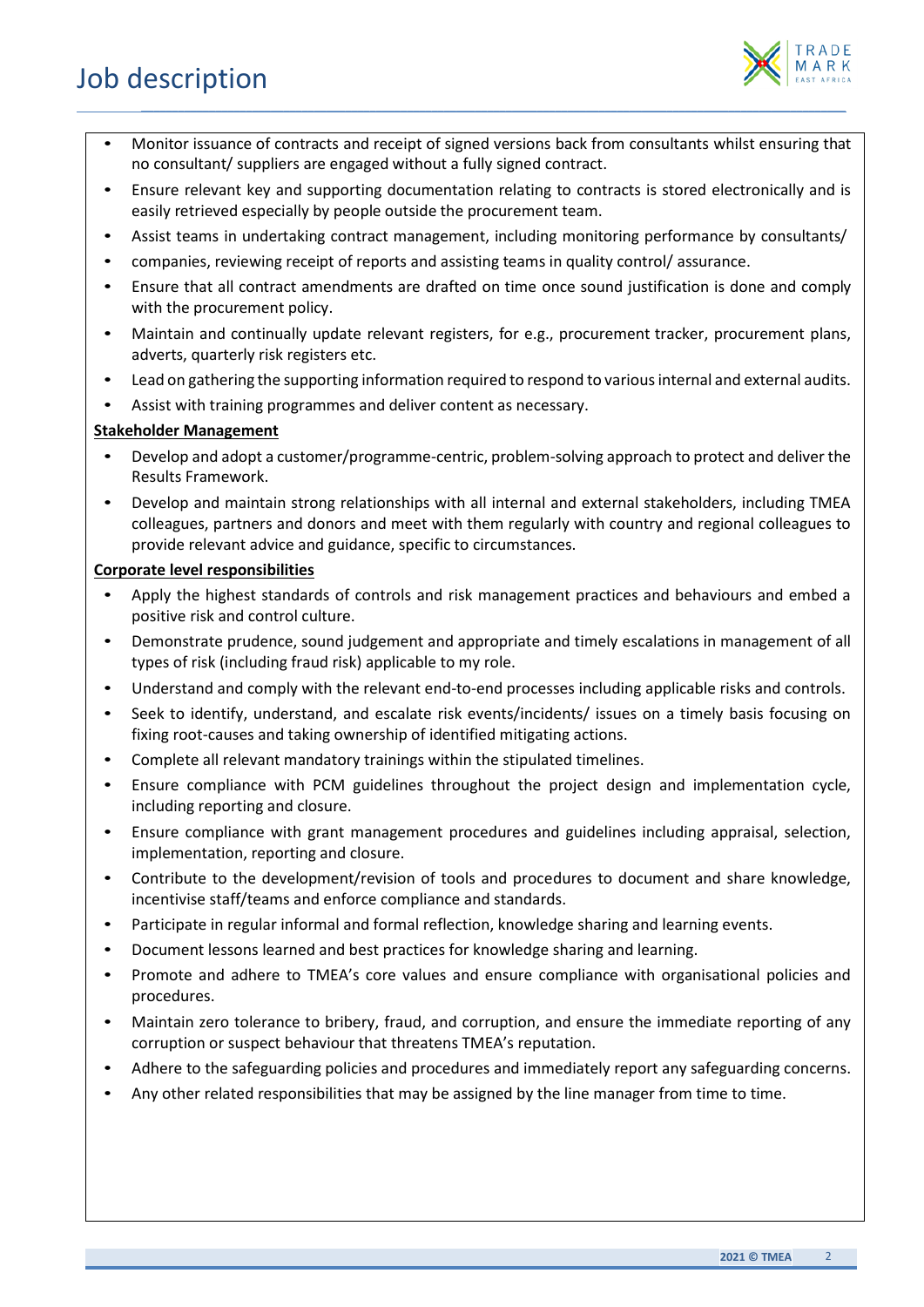

#### **Organisational positioning**



*\_\_\_\_\_\_\_\_\_\_\_\_\_\_\_\_\_\_\_\_\_\_\_\_\_\_\_\_\_\_\_\_\_\_\_\_\_\_\_\_\_\_\_\_\_\_\_\_\_\_\_\_\_\_\_\_\_\_\_\_\_\_\_\_\_\_\_\_\_\_\_\_\_\_\_\_\_\_\_\_\_\_\_\_\_\_\_\_\_\_\_\_\_\_\_\_\_\_\_\_\_\_\_\_\_\_\_\_\_\_\_\_\_\_*

• Membership of and certification by relevant professional body (such as CIPS or Equivalent).

# **Work experience**

- For undergraduate degree holders, a minimum of five years relevant experience preferably in a busy medium sized organisation **OR** a postgraduate degree plus a minimum of three years' relevant experience.
- Working knowledge of procurement best practice in the African region.

**Technical skills and behavioural competencies**

- Proficiency in **French and English** is a MUST (both spoken and written)
- Honesty and integrity
- Proactive, self-motivated and results focused
- Ability to work effectively with staff and external partners with gravitas and influence
- A good TMEA team player.
- Ability to make decisions in difficult operating environments
- Ability to handle multiple tasks
- Ability to handle multiple tasks and provide regular feedback on progress
- Ability to prioritise and pay attention to detail and manage time effectively
- Good planning, management and organising skills, ability to prioritise and pay attention to detail
- Good oral, written communication, and presentation skills.
- Proficiency in MS Office applications

# **Risks associated with the position**

N/A

**Sign off**